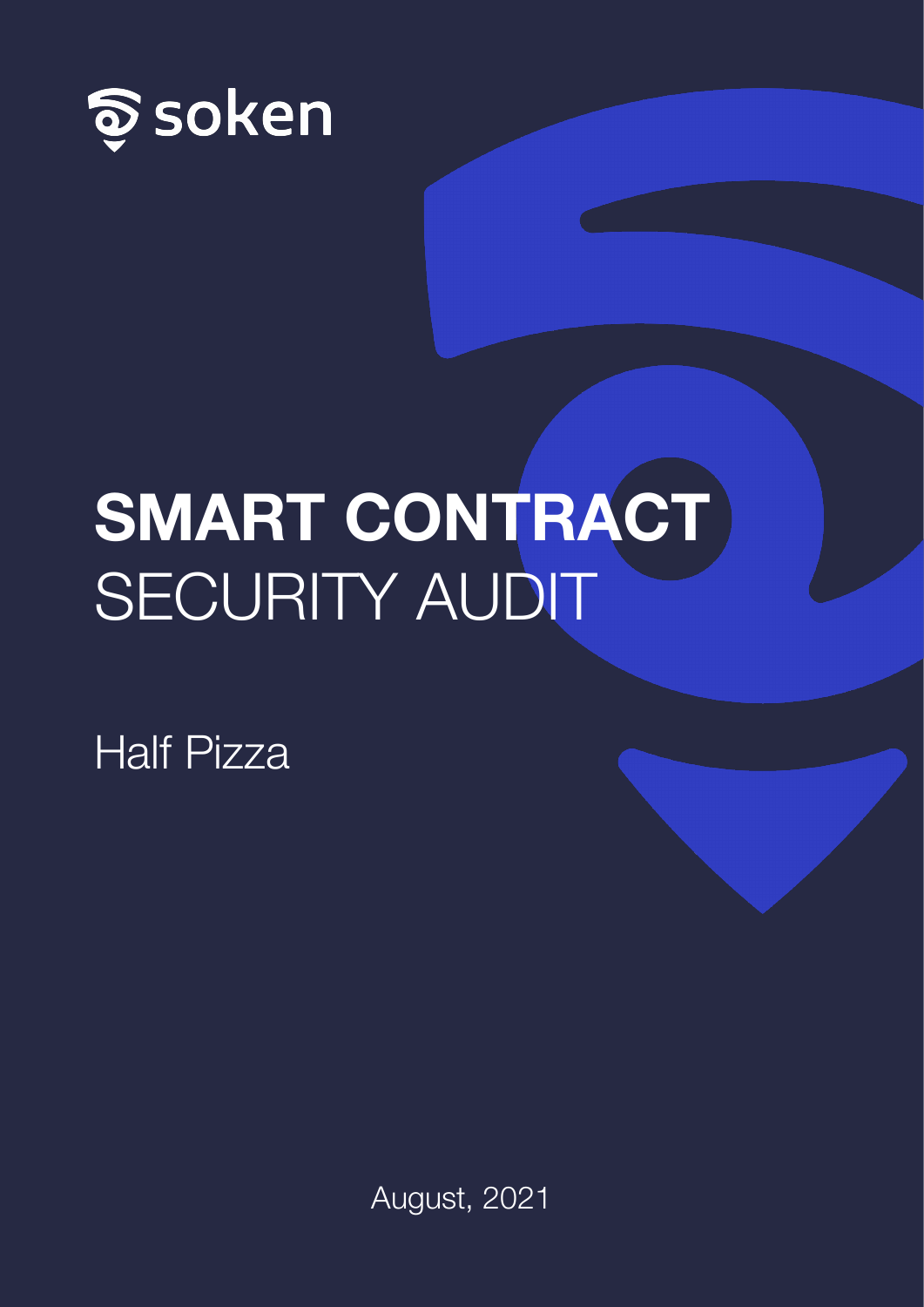#### <span id="page-1-0"></span>Table of Contents

| <b>Table of Contents</b>              | $\overline{2}$    |
|---------------------------------------|-------------------|
| <b>Disclaimer</b>                     | 3                 |
| Procedure                             | $\overline{4}$    |
| Terminology                           | 5                 |
| Limitations                           | 5                 |
| Token Contract Details for 04.08.2021 | 6                 |
| <b>Audit Details</b>                  | 6                 |
| <b>PIZA Token Distribution</b>        | $\overline{7}$    |
| <b>Contract Function Details</b>      | 8                 |
| Vulnerabilities checking              | 10                |
| <b>Security Issues</b>                | 11                |
| Conclusion                            | $12 \overline{ }$ |
|                                       |                   |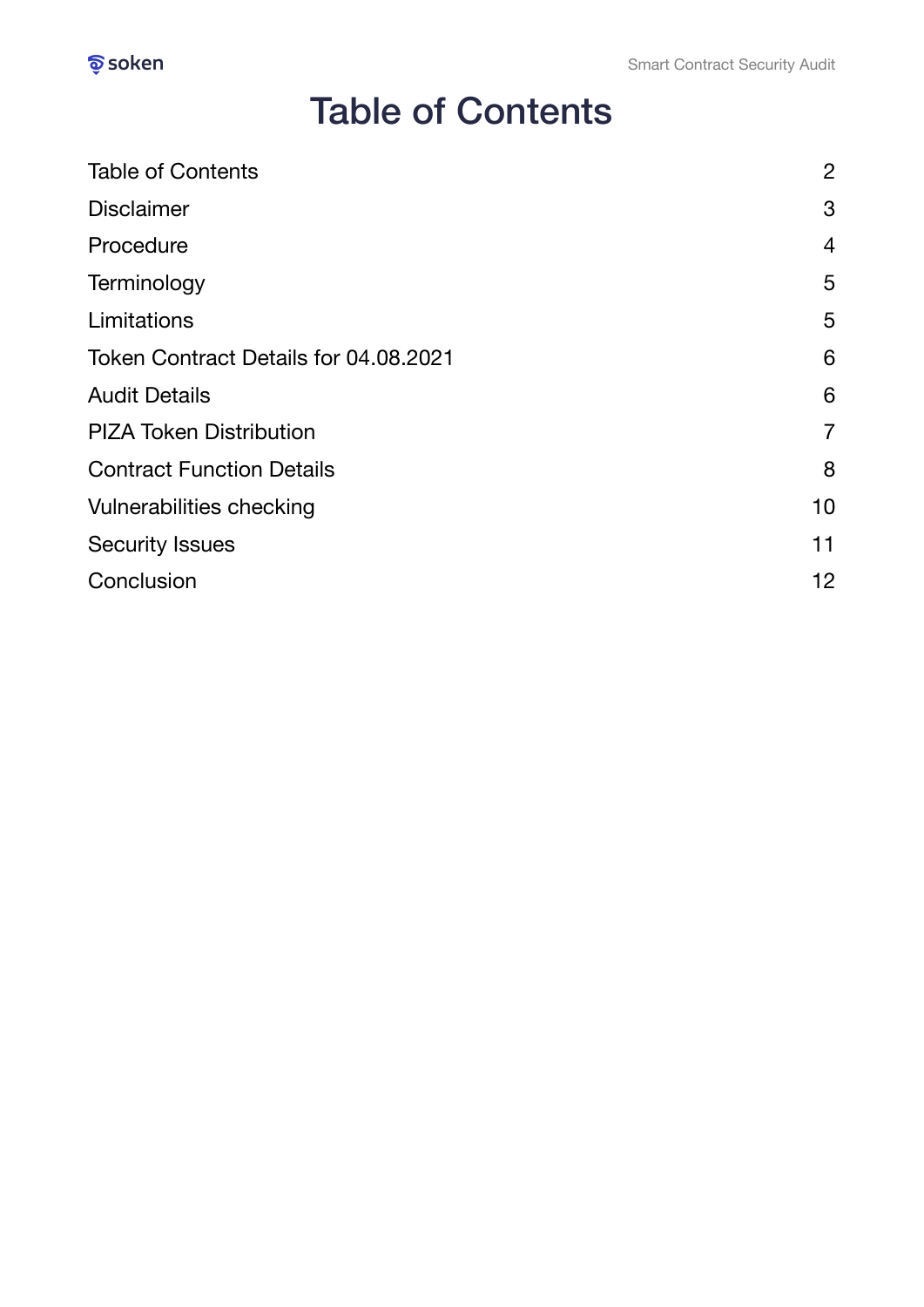# <span id="page-2-0"></span>Disclaimer

This is a comprehensive report based on our automated and manual examination of cybersecurity vulnerabilities and framework flaws. We took into consideration smart contract based algorithms, as well. Reading the full analysis report is essential to build your understanding of project's security level. It is crucial to take note, though we have done our best to perform this analysis and report, that you should not rely on the our research and cannot claim what it states or how we created it. Before making any judgments, you have to conduct your own independent research. We will discuss this in more depth in the following disclaimer - please read it fully.

DISCLAIMER: You agree to the terms of this disclaimer by reading this report or any portion thereof. Please stop reading this report and remove and delete any copies of this report that you download and/or print if you do not agree to these conditions. This report is for non-reliability information only and does not represent investment advice. No one shall be entitled to depend on the report or its contents, and Soken and its affiliates shall not be held responsible to you or anyone else, nor shall Soken provide any guarantee or representation to any person with regard to the accuracy or integrity of the report. Without any terms, warranties or other conditions other than as set forth in that exclusion and Soken excludes hereby all representations, warrants, conditions and other terms (including, without limitation, guarantees implied by the law of satisfactory quality, fitness for purposes and the use of reasonable care and skills). The report is provided as "as is" and does not contain any terms and conditions. Except as legally banned, Soken disclaims all responsibility and responsibilities and no claim against Soken is made to any amount or type of loss or damages (without limitation, direct, indirect, special, punitive, consequential or pure economic loses or losses) that may be caused by you or any other person, or any damages or damages, including without limitations (whether innocent or negligent).

Security analysis is based only on the smart contracts. No applications or operations were reviewed for security. No product code has been reviewed.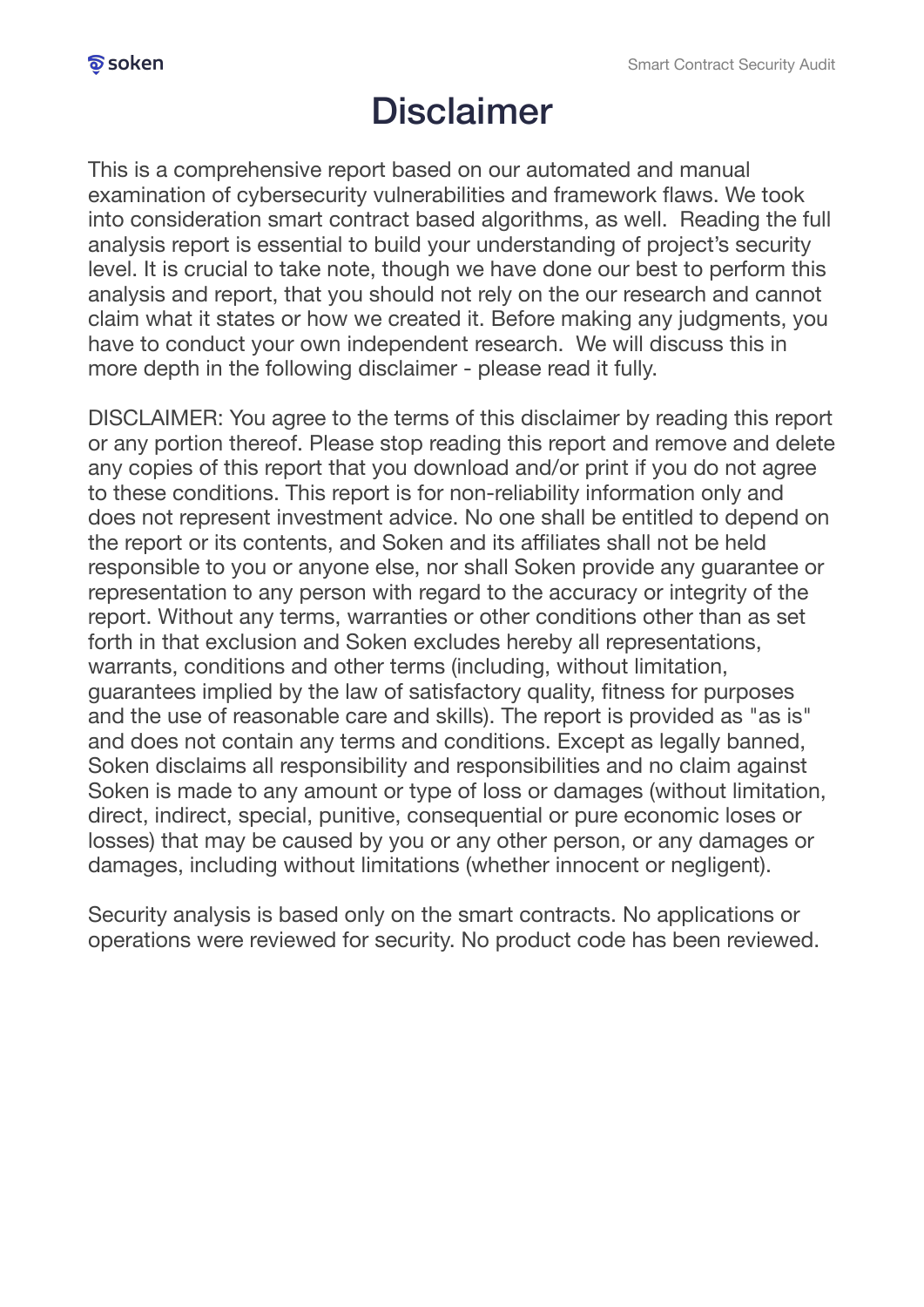### <span id="page-3-0"></span>Procedure

#### **Our analysis contains following steps:**

- 1. Project Analysis;
- 2. Manual analysis of smart contracts:
- Deploying smart contracts on any of the network(Ropsten/Rinkeby) using Remix IDE
- Hashes of all transaction will be recorded
- Behaviour of functions and gas consumption is noted, as well.
- 3. Unit Testing:
- Smart contract functions will be unit tested on multiple parameters and under multiple conditions to ensure that all paths of functions are functioning as intended.
- In this phase intended behaviour of smart contract is verified.
- In this phase, we would also ensure that smart contract functions are not consuming unnecessary gas.
- Gas limits of functions will be verified in this stage.
- 4. Automated Testing:
- Mythril
- Oyente
- Manticore
- Solgraph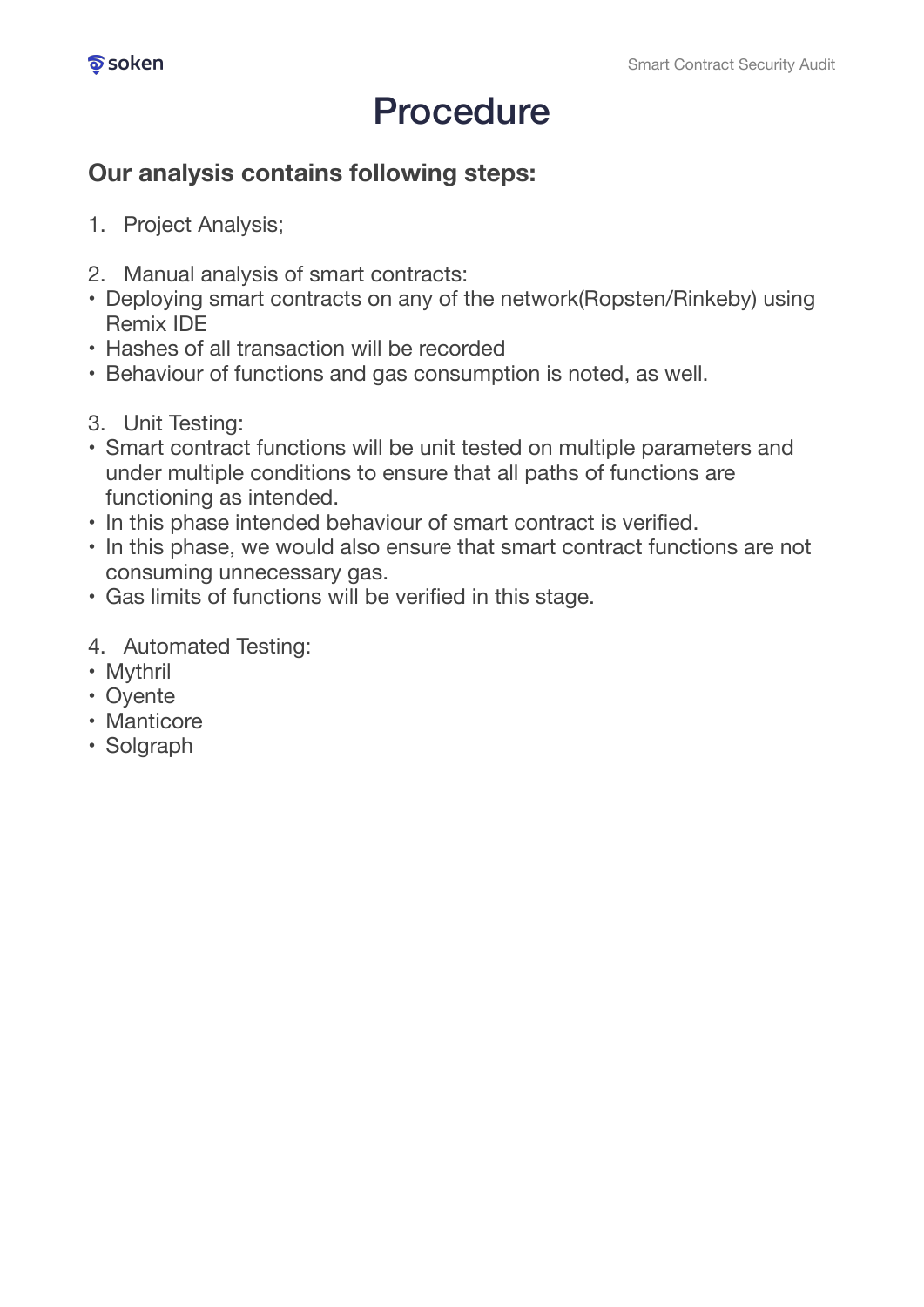# <span id="page-4-0"></span>**Terminology**

#### **We categorize the finding into 4 categories based on their vulnerability:**

- Low-severity issue less important, must be analyzed
- Medium-severity issue important, needs to be analyzed and fixed
- High-severity issue —important, might cause vulnerabilities, must be analyzed and fixed
- Critical-severity issue —serious bug causes, must be analyzed and fixed.

# <span id="page-4-1"></span>Limitations

The security audit of Smart Contract cannot cover all vulnerabilities. Even if no vulnerabilities are detected in the audit, there is no guarantee that future smart contracts are safe. Smart contracts are in most cases safeguarded against specific sorts of attacks. In order to find as many flaws as possible, we carried out a comprehensive smart contract audit. Audit is a document that is not legally binding and guarantees nothing.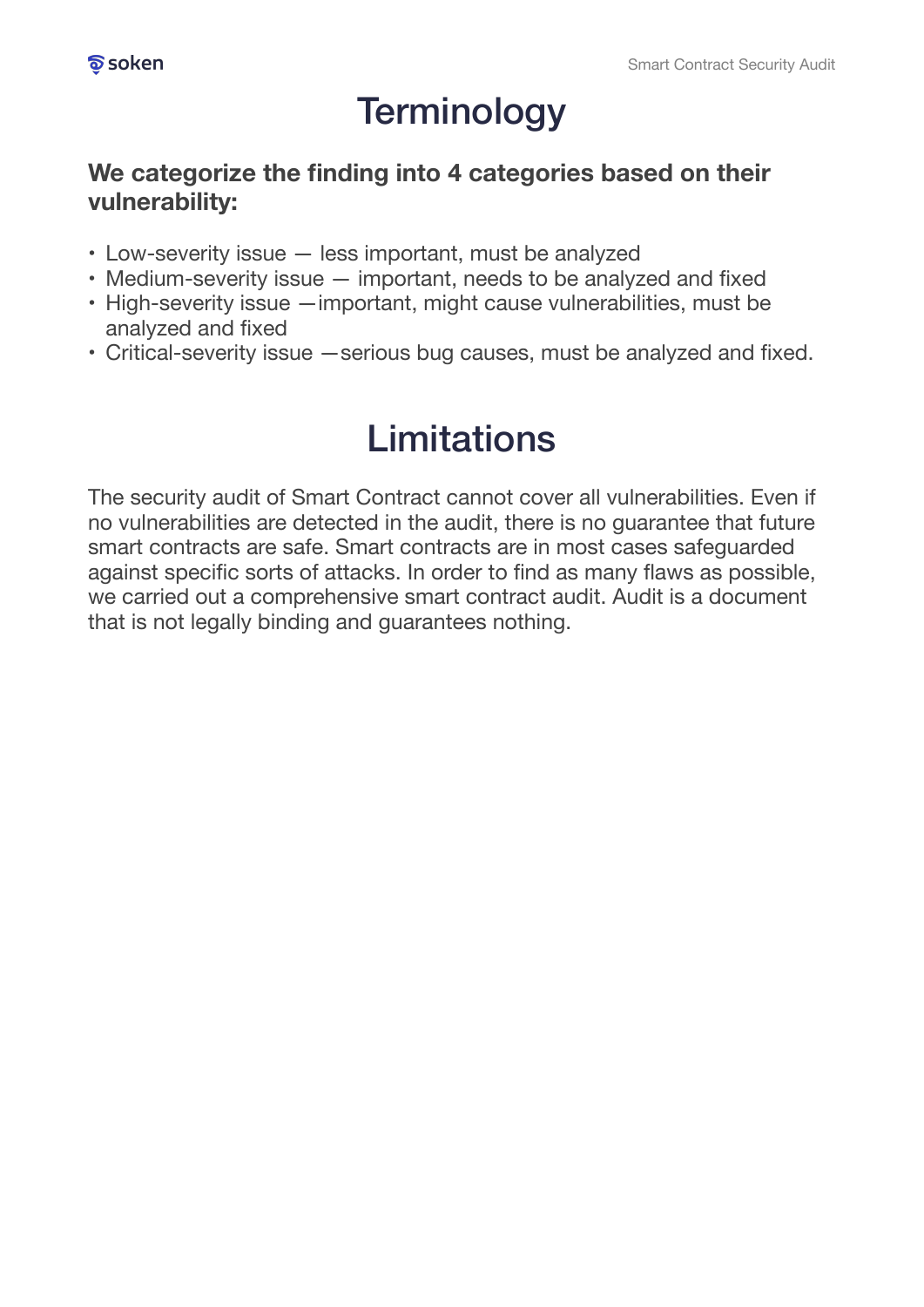### <span id="page-5-0"></span>Token Contract Details for 04.08.2021

Contract Name: **TokenMintERC20Token** 

Deployer address: **0xfc646d0b564bf191b3d3adf2b620a792e485e6da** 

Total Supply: **10,000,000,000**

Token Tracker: **PIZA**

Decimals: **18**

Token holders: **10,558**

Transactions count: **11,207**

Top 100 holders dominance: **99.85%**

Contract deployer address: **0xfc646d0b564bf191b3d3adf2b620a792e485e6da**

## <span id="page-5-1"></span>Audit Details



Project Name: **Half Pizza** 

Language: **Solidity**

Blockchain: **Binance Smart Chain**

Project Website: **[halfpizza.com](https://halfpizza.com/)**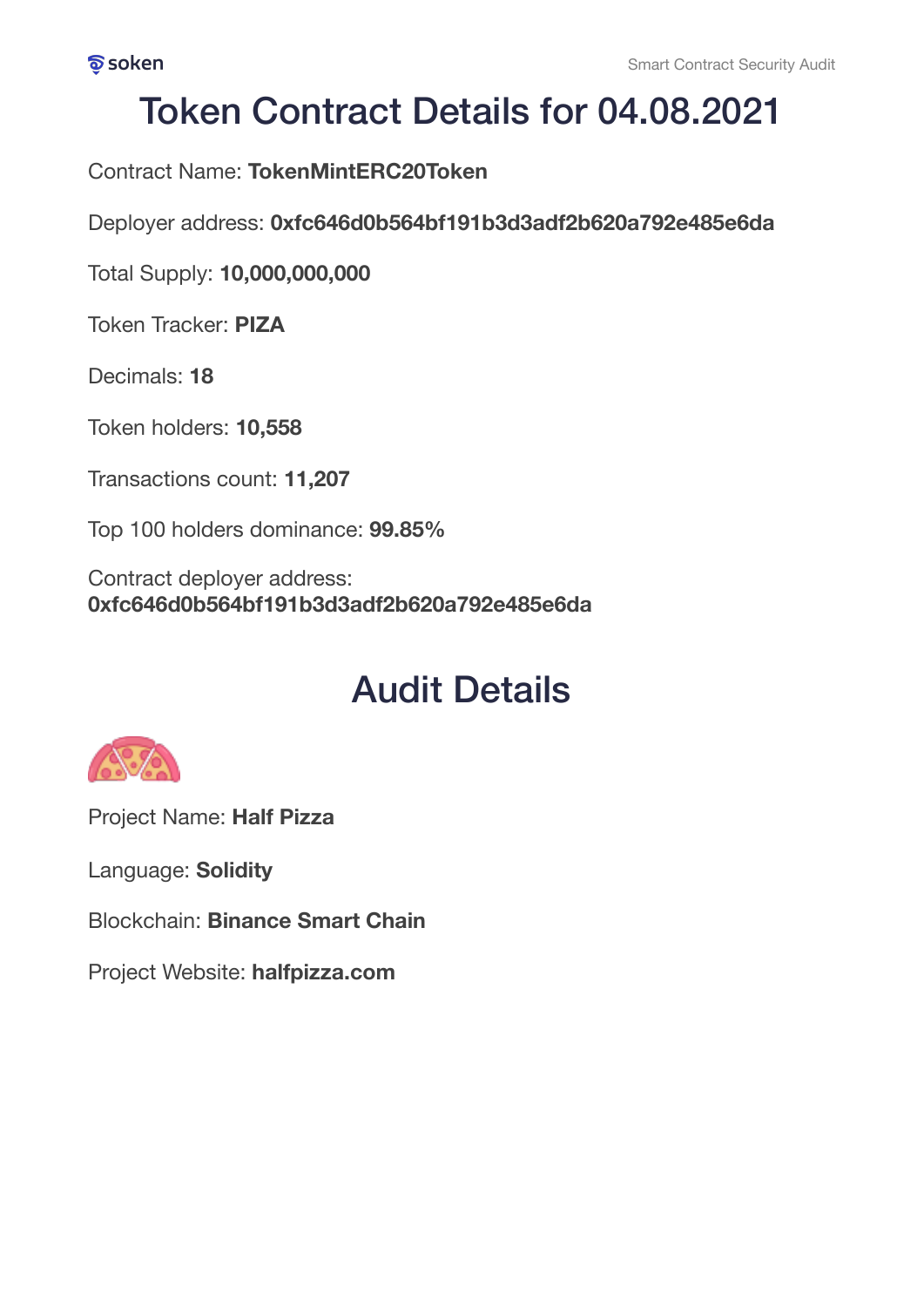

#### <span id="page-6-0"></span>PIZA Token Distribution



#### PIZA Top 10 Holders

| Hank           | Address                                    | <b>Quantity</b> (Token)          | Percentage |
|----------------|--------------------------------------------|----------------------------------|------------|
|                | <b>B</b> PancakeSwap V2: PIZA 2            | 3,075,265,245.004778444894162047 | 30.7527%   |
| 2              | 0xd41e4da6cbe51a0b5602d9728b4833b9dda0ce64 | 500,000,000                      | 5.0000%    |
| 3              | 0x8c0a13f8495feba37371bb70de7aa482f7fb3a08 | 407,514,672.184064801976602779   | 4.0751%    |
| 4              | 0x5d1fb5eec88059e29b3ea717531f957fe5ab144c | 382,797,378.005612851923704479   | 3.8280%    |
| 5              | 0x63e922449b779971b856545572589ecefcc02c6c | 376,697,255.768567222929470526   | 3.7670%    |
| 6              | 0xa7e1c832b986f4329630a61f1cec0c630597a089 | 351,160,789.76612086908002465    | 3.5116%    |
| $\overline{7}$ | 0xb9d2a4daf99714317b3a3a696befa40b29c3c315 | 330,000,000                      | 3.3000%    |
| 8              | 0x405bf73f7ee055a50ea968373147af3b27288726 | 312,055,420.204548657032779701   | 3.1206%    |
| 9              | 0x90b8bd037a5b8394f0d69e2d5b3f423a22838c61 | 251,406,979.090852142395533372   | 2.5141%    |
| 10             | 0xc65e30cd2ee57509ab48b5f2d13e369de2bdf8c6 | 245,665,054.5053192306           | 2.4567%    |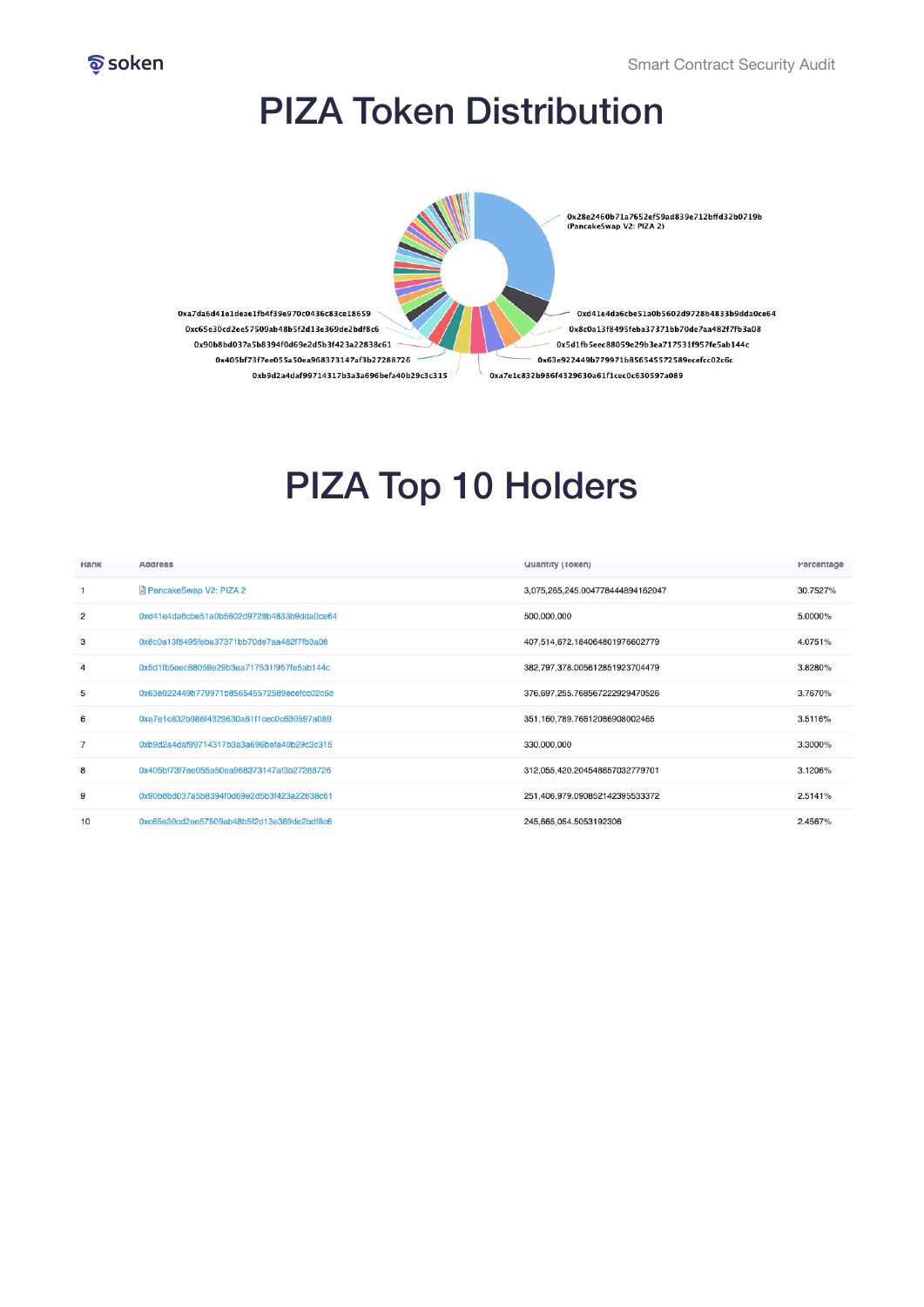

#### <span id="page-7-0"></span>Contract Function Details

- + IERC20.sol
- [Ext] totalSupply
- [Ext] transfer #
- [Ext] mint
- [Ext] allowance #
- [Ext] approve
- [Ext] transferFrom #
- [Ext] balanceOf
- [Ext] burn
- + [Lib] Math
- [Int] max
- [Int] min
- [Int] average
- + [Lib] SafeMath
- [Int] add
- [Int] sub
- [Int] sub
- [Int] mul
- [Int] div
- [Int] div
- [Int] mod
- [Int] mod
- + [Lib] Address.sol
- [Int] isContract
- [Int] toPayable
- [Int] sendValue #
- + [Lib] SafeERC20
- [Int] safeTransfer
- [Int] safeTransferFrom
- [Int] safeApprove
- [Int] safeIncreaseAllowance
- [Prv] callOptionalReturn
- + Console
- [Int] log
- [Int] log
- [Int] log
- [Int] log
- [Int] log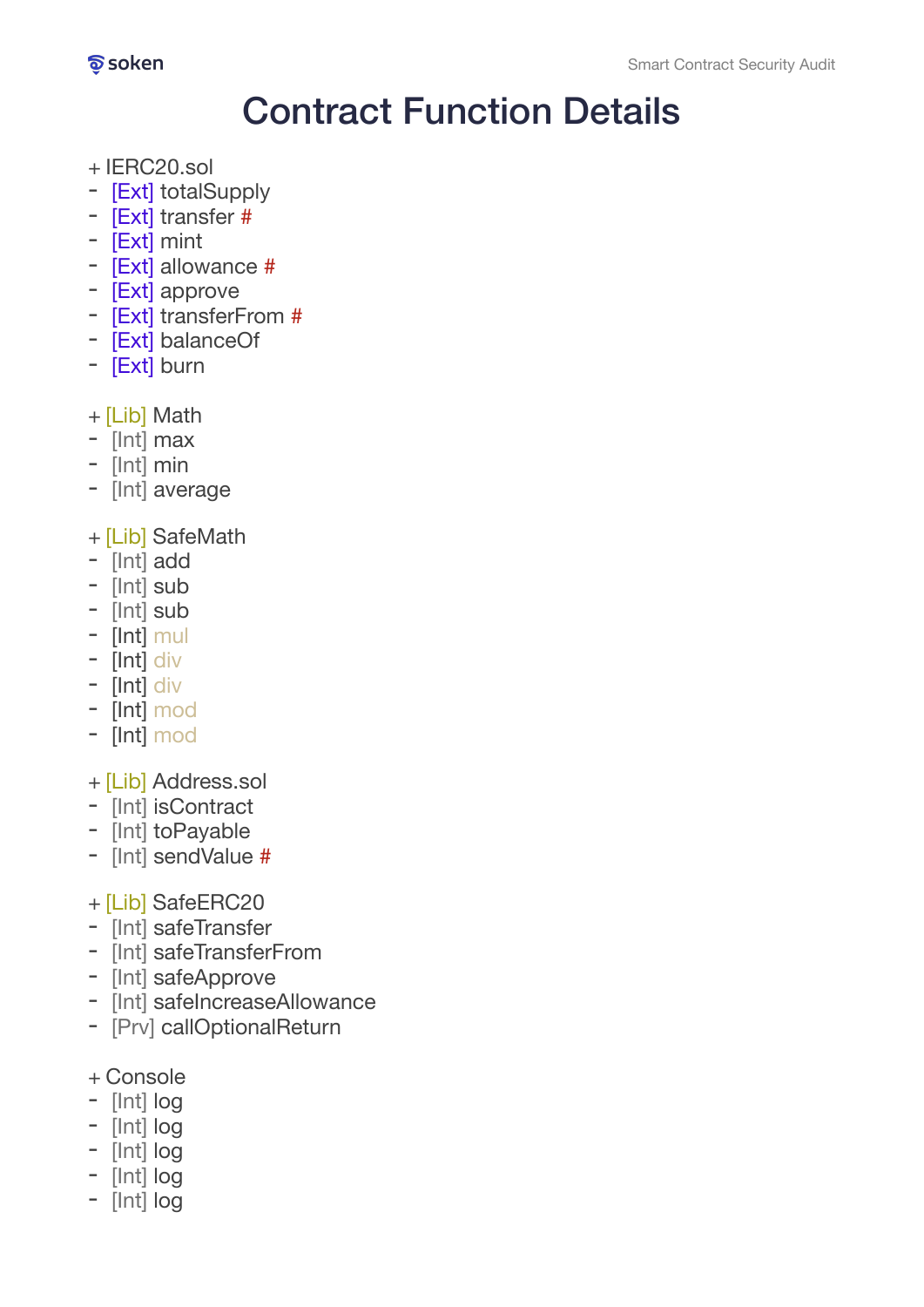#### $\delta$  soken

- [Int] log
- 
- 
- + TokenWrapper<br>- [Int] transcandy<br>- [Int] transcandyFrom<br>- [Int] transpizzerFrom<br>- [Int] transpizzerFrom
- 
- 

- 
- 
- 
- 
- 
- 
- 
- 
- 
- 
- 
- 
- 
- 
- 
- 
- + bc<br>- [Pub] getdiscount<br>- [Pub] getpizzacount<br>- [Pub] getinvestresult<br>- [Pub] invest (\$)<br>- [Pub] setprize<br>- [Pub] getteferprie<br>- [Pub] getuserbalance<br>- [Pub] mywethdrawn<br>- [Pub] tranferpizza<br>- [Pub] startisok<br>- [Pub] getm
- 
- 

 $(\$)$  = payable function  $# = non-constant$  function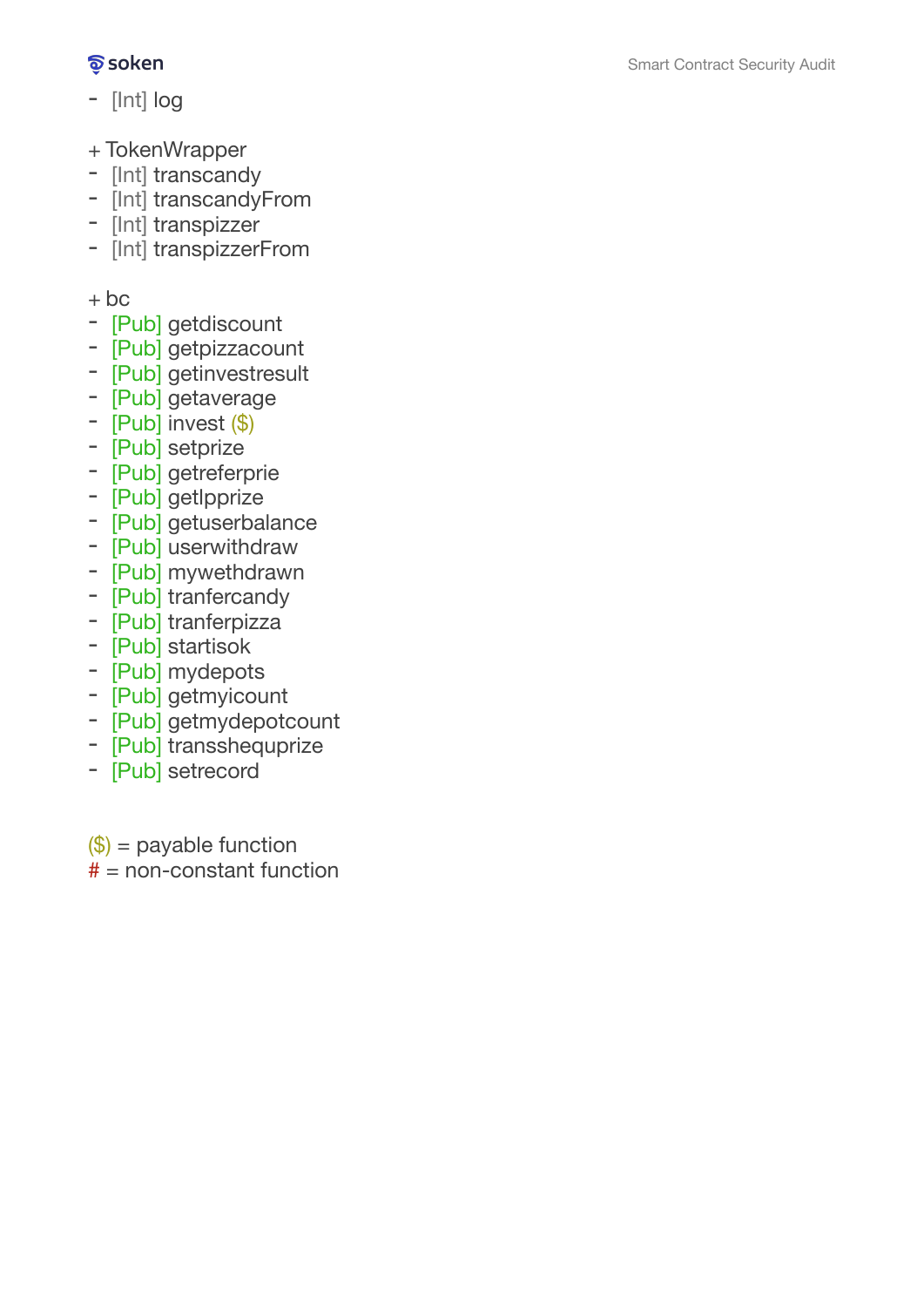# <span id="page-9-0"></span>Vulnerabilities checking

| <b>Issue Description</b>                              | <b>Checking Status</b> |
|-------------------------------------------------------|------------------------|
| <b>Compiler Errors</b>                                | Completed              |
| Delays in Data Delivery                               | Completed              |
| Re-entrancy                                           | Completed              |
| <b>Transaction-Ordering Dependence</b>                | Completed              |
| <b>Timestamp Dependence</b>                           | Completed              |
| <b>Shadowing State Variables</b>                      | Completed              |
| DoS with Failed Call                                  | Completed              |
| DoS with Block Gas Limit                              | Completed              |
| <b>Outdated Complier Version</b>                      | Low-issues             |
| <b>Assert Violation</b>                               | Completed              |
| <b>Use of Deprecated Solidity</b><br><b>Functions</b> | Completed              |
| <b>Integer Overflow and Underflow</b>                 | Completed              |
| <b>Function Default Visibility</b>                    | Completed              |
| <b>Malicious Event Log</b>                            | Completed              |
| <b>Math Accuracy</b>                                  | Completed              |
| Design Logic                                          | Completed              |
| <b>Fallback Function Security</b>                     | Completed              |
| <b>Cross-function Race Conditions</b>                 | Completed              |
| Safe Zeppelin Module                                  | Completed              |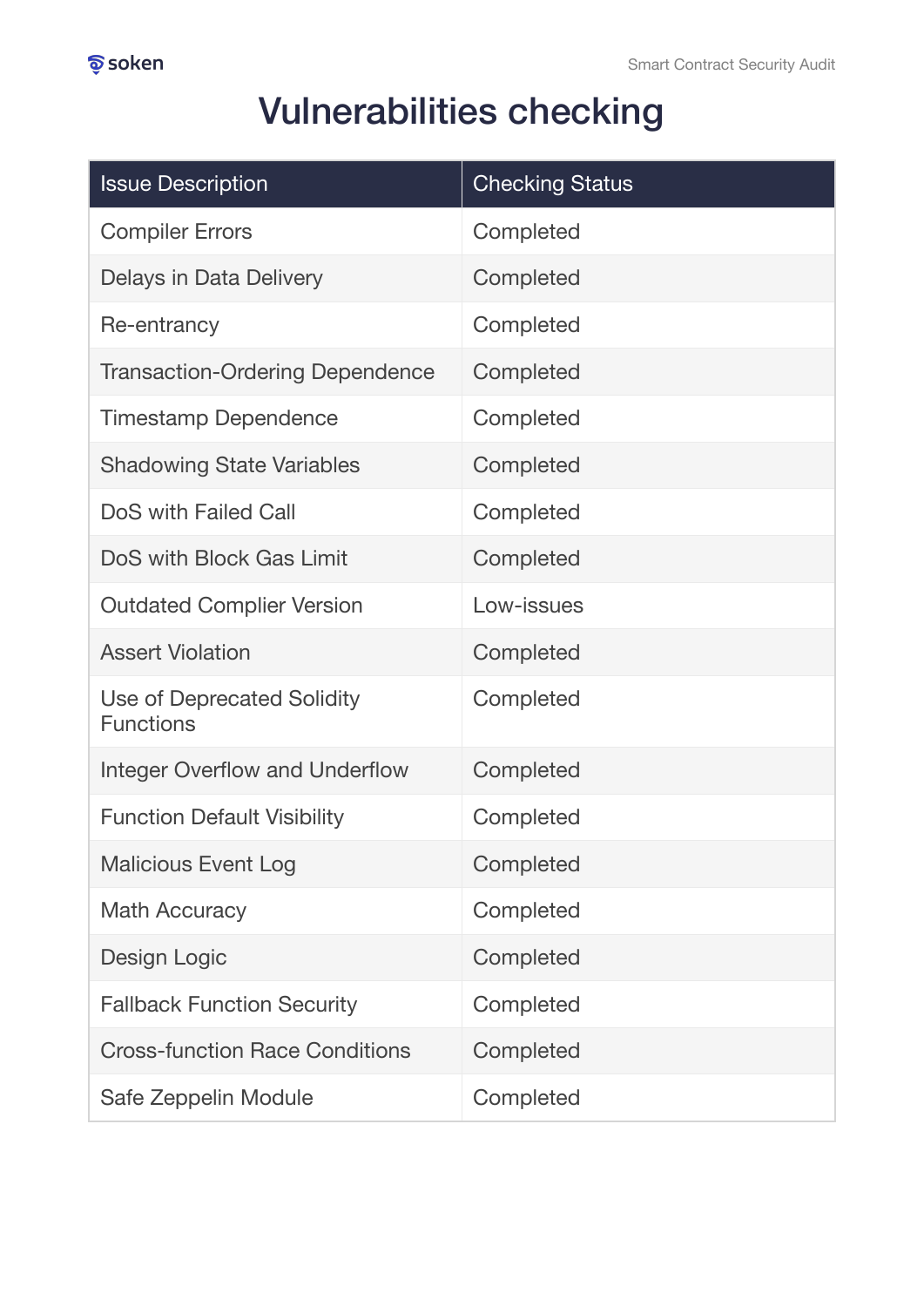## <span id="page-10-0"></span>Security Issues

#### **1) Outdated complier version issue:**

The ABI specification uses pointers to data areas for everything that is dynamically-sized. Fixed in Solidity ^0.8.4.

#### **2) Empty Byte Array Copy:**

Copying an empty byte array (or string) from memory or calldata to storage can result in data corruption if the target array's length is increased subsequently without storing new data. Fixed in version > 0.7.4

#### **3) Dynamic Array Cleanup issue:**

When assigning a dynamically-sized array with types of size at most 16 bytes in storage causing the assigned array to shrink, some parts of deleted slots were not zeroed out. Fixed in version > 0.7.3.